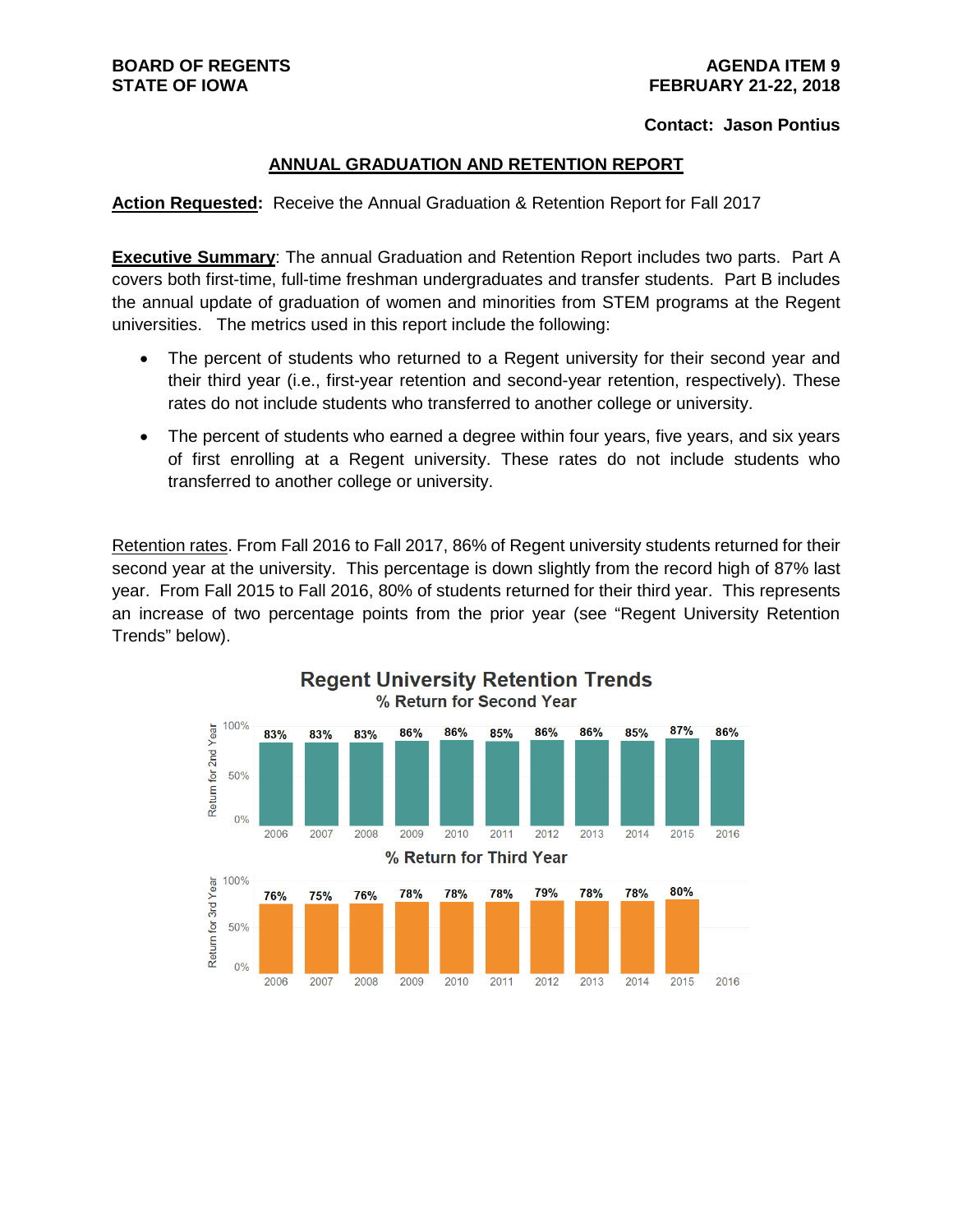The percentage of students returning from their second year fluctuates annually by cohort and differed slightly by university. Iowa State University retention was 87%, down one percentage point; the University of Iowa was 86%, down one percentage point; and the University of Northern Iowa was 81%, down five percentage points. Regent retention rates are significantly above the national average for 4-year public universities in the United States (see "% of Undergraduates Who Return for a Second Year" below).



# % of Undergraduates Who Return for a Second Year (by Regent University)

Graduation rates. Graduation rates four and six years after enrolling at a Regent universities continued their upward trend over time (see "Regent University Graduation Trends" below). The 2011 entry cohort had a six-year graduation rate of 72% for all Regent universities. The 2013 entry cohort had 49% of its students graduate within four years.

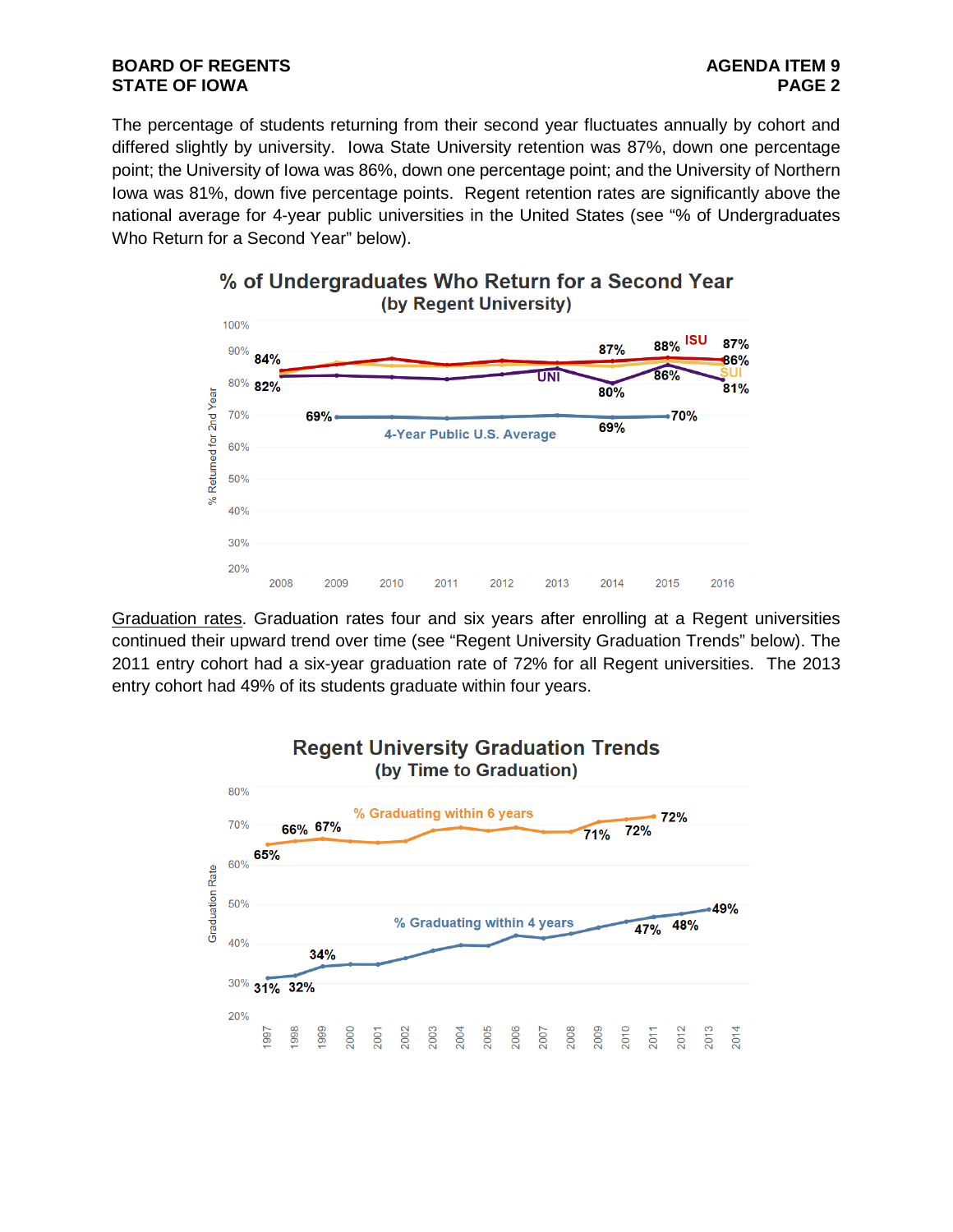# **BOARD OF REGENTS**<br> **BOARD OF REGENTS**<br> **BOARD OF IOWA STATE OF IOWA**

Six-year graduation rates increase at both the University of Iowa (from 72% for the 2010 cohort to 74% for the 2011 cohort) and the University of Northern Iowa (from 65% for the 2010 cohort to 67% for the 2011 cohort). The six-year graduation rate at Iowa State University was down slightly from 74% to 73% (see "Six-Year Undergraduate Graduation Rate" below).



Regent university four-year graduation rates compare favorably to other 4-year public universities both nationally and among nearby MHEC (Midwestern Higher Education Compact) states. MHEC states include Illinois, Indiana, Iowa, Kansas, Michigan, Minnesota, Missouri, Nebraska, North Dakota, Ohio, South Dakota, and Wisconsin (see "Four-Year Undergraduate Graduation Rates" below).



# **Four-Year Undergraduate Graduation Rates** by Regent, MHEC, & U.S. Averages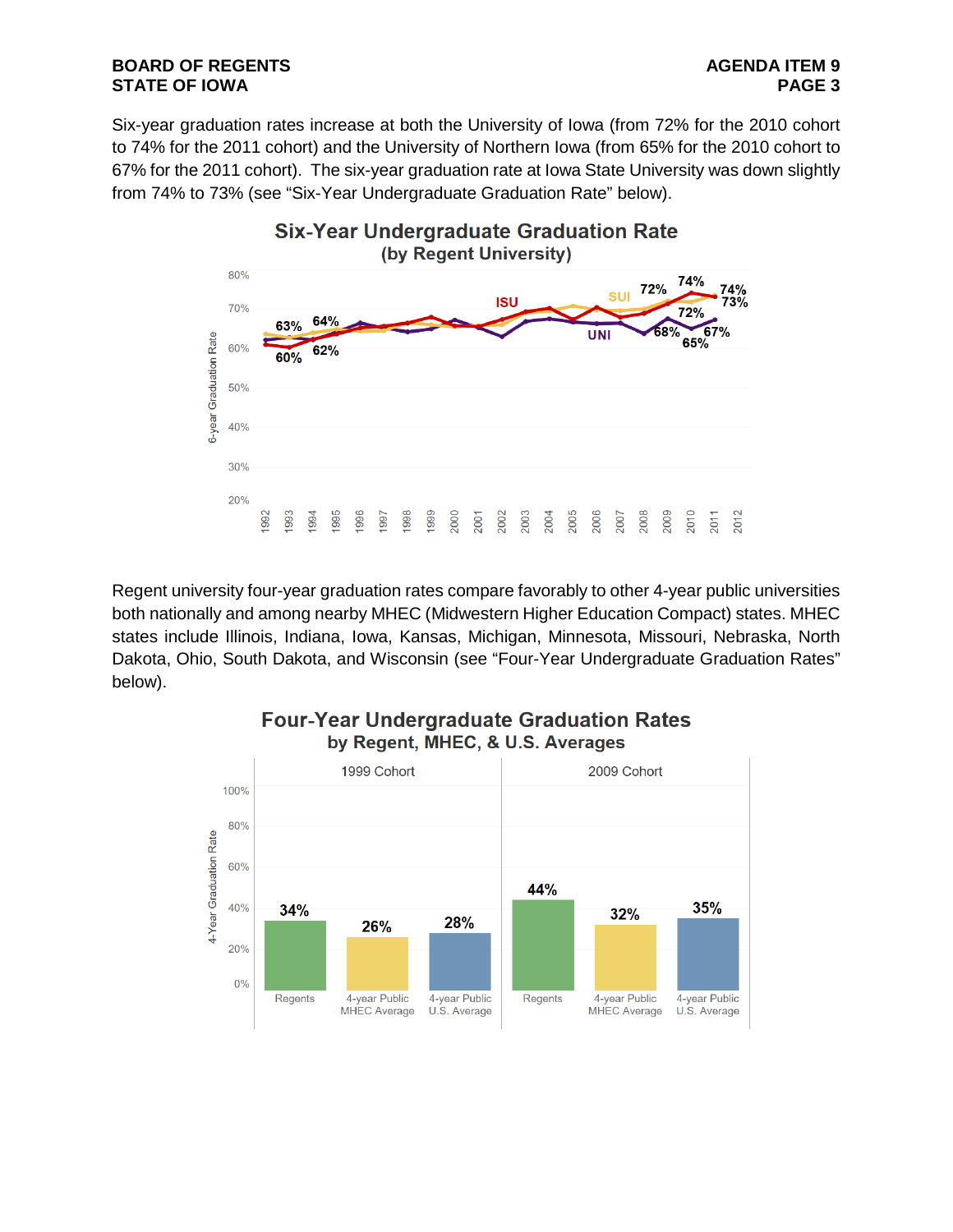Regent university graduation rates exceed the national average for 4-year public universities at four, five, and six years after entry (see "Years to Graduation at 4-Year Public Universities" below). The graphic below used the 2009 cohort for comparison to federal data from the Integrated Postsecondary Education Data System (IPEDS).



One factor that affects retention and graduation rates is institutional selectivity. Institutions that are more selective tend to admit students with higher test scores and high school grades. These students, on average, have higher retention and graduation rates. Federal reporting through IPEDS provides graduation rates based on the percent of applicants who were accepted for admission. The College Board states that the percentage of students admitted to the Regent universities ranges from 82% to 87%. As shown below (see "Six-Year Graduate Rate at Public 4 year Universities"), the Regent universities out-perform the 4-year public national average, and have higher average graduation rates that more selective public 4-year institutions.



# **Six-Year Graduation Rate at Public 4-year Universities** (by Institutional Selectivity for 2009 Cohort)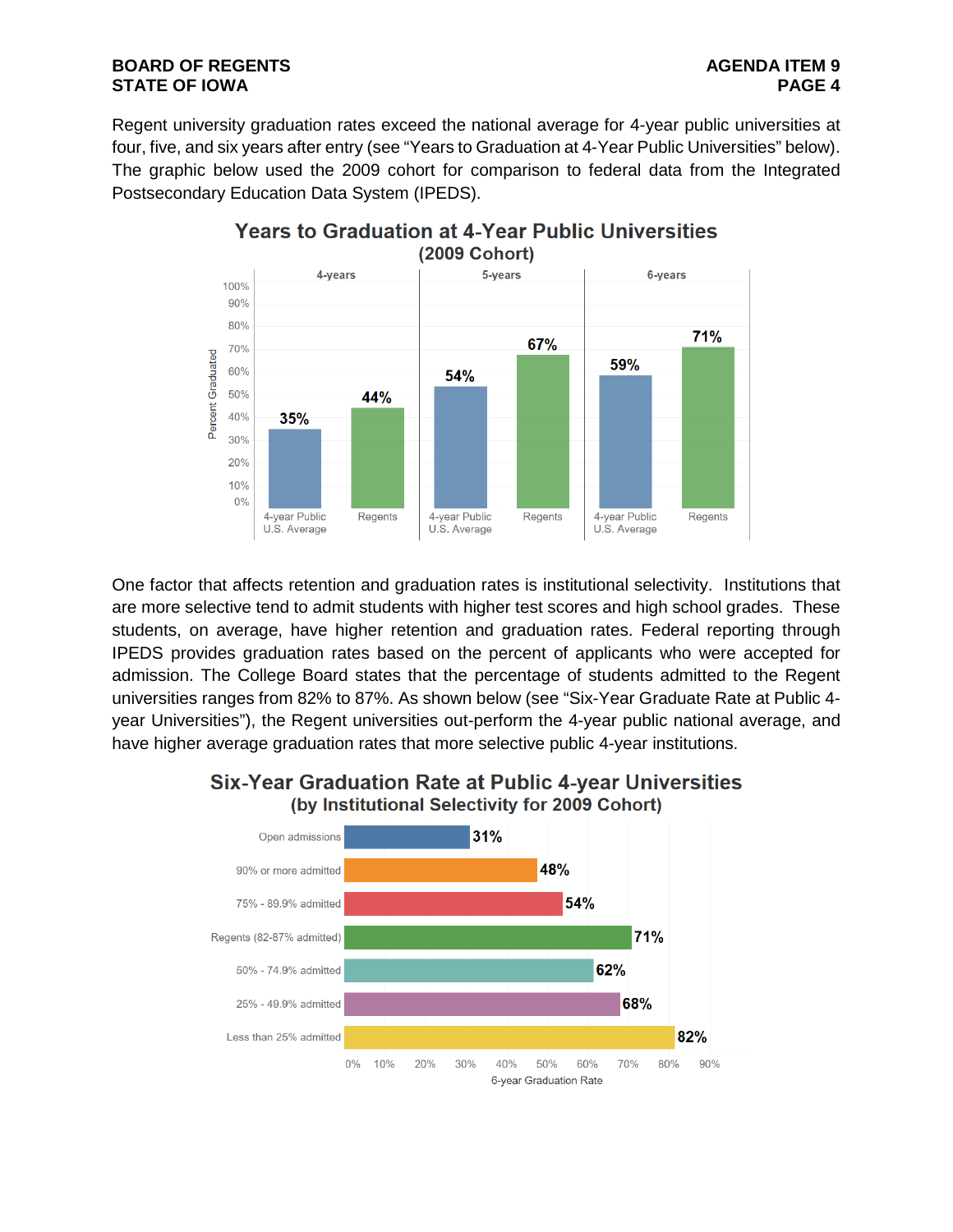Time to degree. The federal government established the six-year graduation rate (150%) as the standard for 4-year colleges and universities. This standard can mistakenly imply that many or most students need six years to complete a degree. The graph below shows the amount of time in elapsed years that the average student at a Regent university takes to earn a bachelor's degree. As this is a measure of elapsed time from start to finish, it includes any time away from the classroom that a student may have taken. Time to degree has been slowly but steadily declining over the past 20 years.



# **Time to Degree in Elapsed Years**

When looking at all graduates, the percent earning a degree in four years has increased significantly over the past 20 years. Of the 2011 cohort, 69% of degree earners graduated in four years compared to 43% of the 1992 cohort. Only four percent of degree recipients in the 2011 cohort needed a sixth year to finish.



# **When Undergraduates Earned their Degree**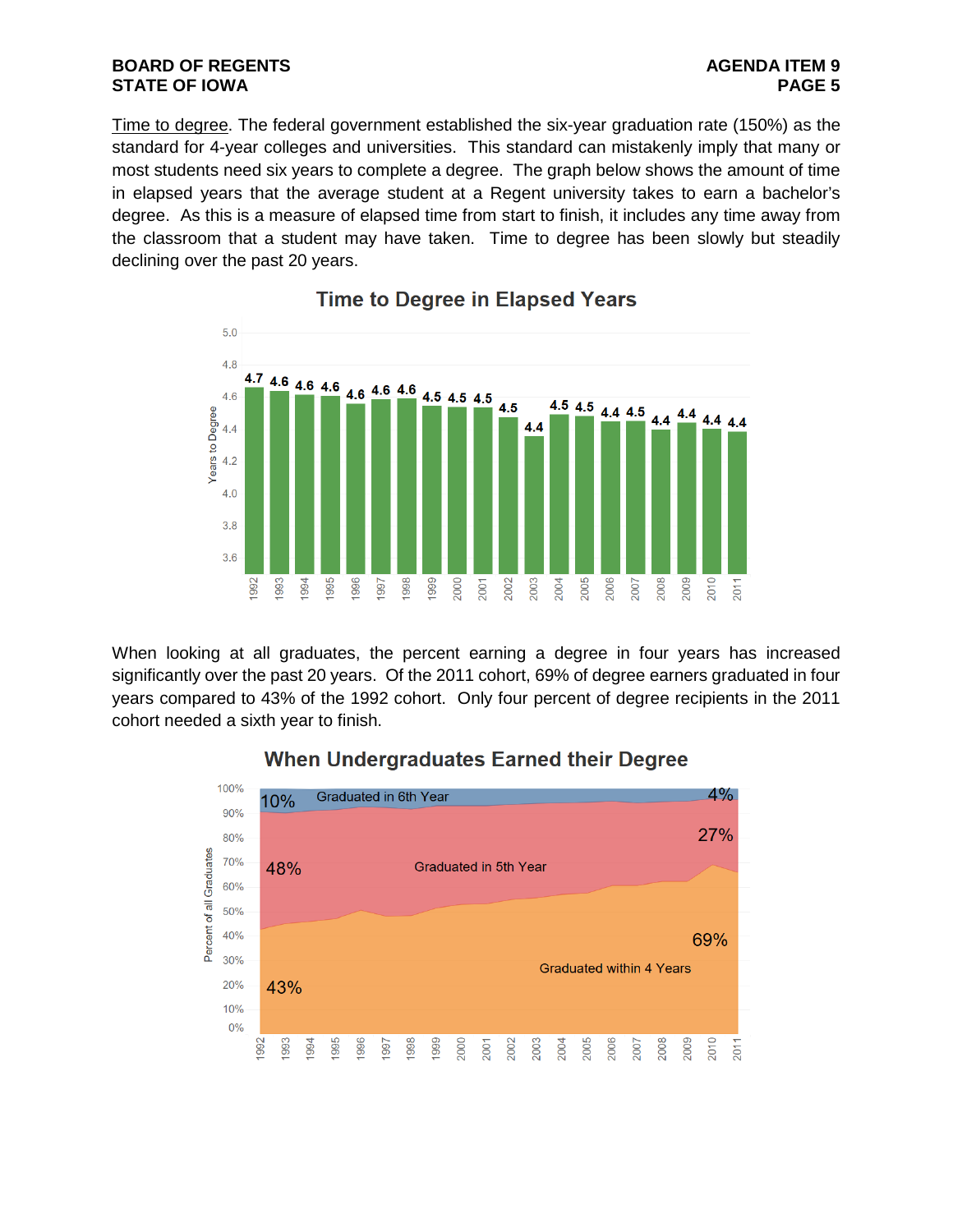Race and ethnicity**.** The Western Interstate Commission for Higher Education (WICHE) report "Knocking at the College Door", projects relatively stable numbers of high school graduates in Iowa over the next 17 years. However, an increasing proportion of these graduates will come from racially and ethnically diverse backgrounds. The ability of the Regent universities to attract, retain, and graduate racial or ethnic minority students is important now and will become increasingly critical in the future. Toward that end, the next three graphs illustrate the "achievement gap" between White students and racial or ethnic minority students at the Regents. These graphs show laudable, but not sufficient, improvement over time.

Looking at the percent of undergraduates who return for a second year (i.e., first-year retention) over the past 25 years, the retention gap has narrowed over time from eight percentage points in the 1992 cohort to four percentage points in 2016. This gap has increased slightly since 2014, when the gap had narrowed to two percentage points.



Over time, the universities cut the graduation achievement gap in half. In 1992, the graduation rate gap between White students and racial or ethnic minority students was 18 percentage points. That gap has narrowed to nine percentage points for members of the 2011 cohort (eight in 2010) while graduation rates for both groups have continued to increase over time (see "Six-Year Undergraduate Graduation Rate by Race/Ethnicity" below).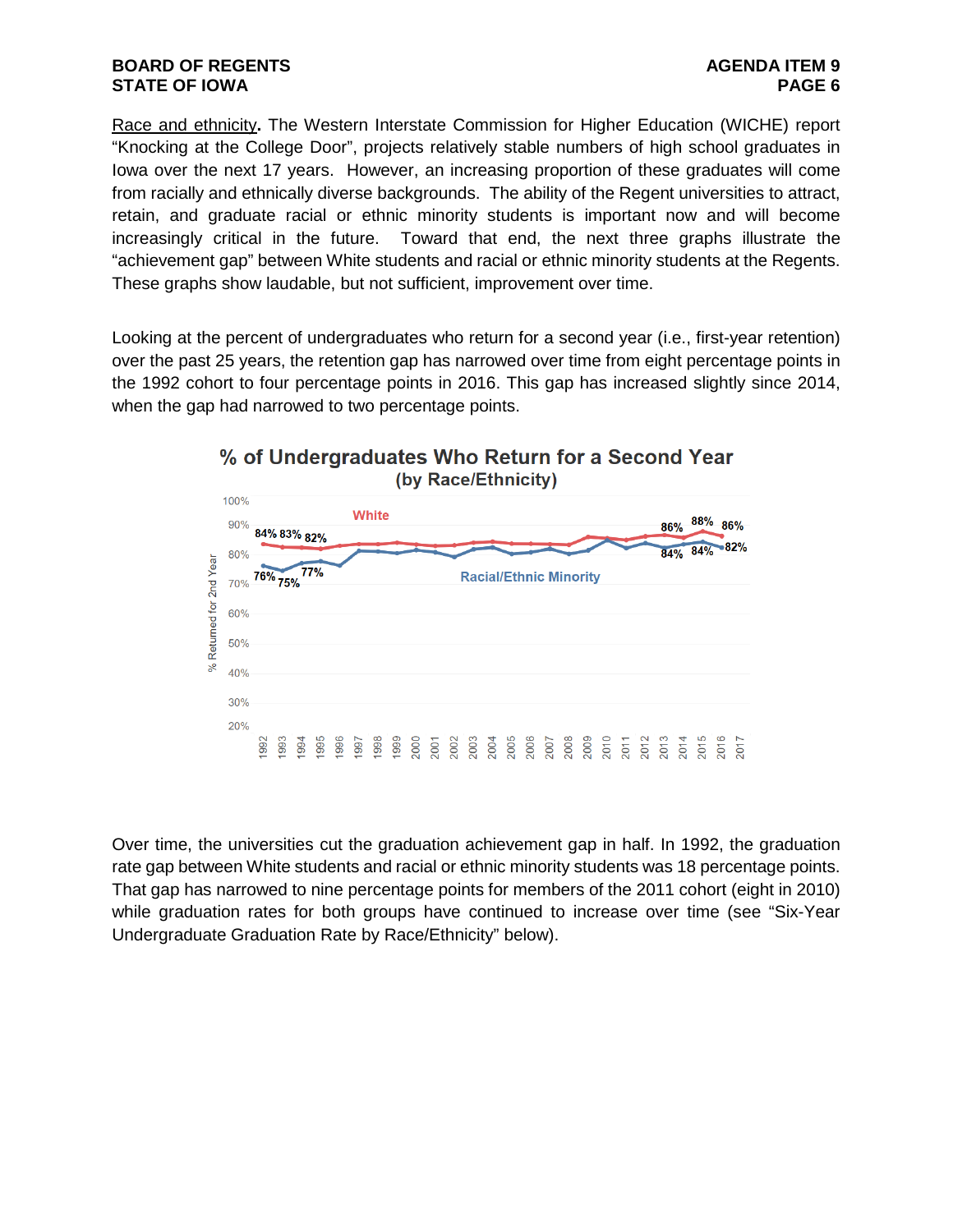

As seen in the graph below, while the Regent universities have significantly higher six-year graduation rates by race/ethnicity than the 4-year public national average, there are still significant gaps in graduation rates between different racial/ethnic categories within the Regent 2011 cohort.



# **Six-Year Undergraduate Graduation Rate**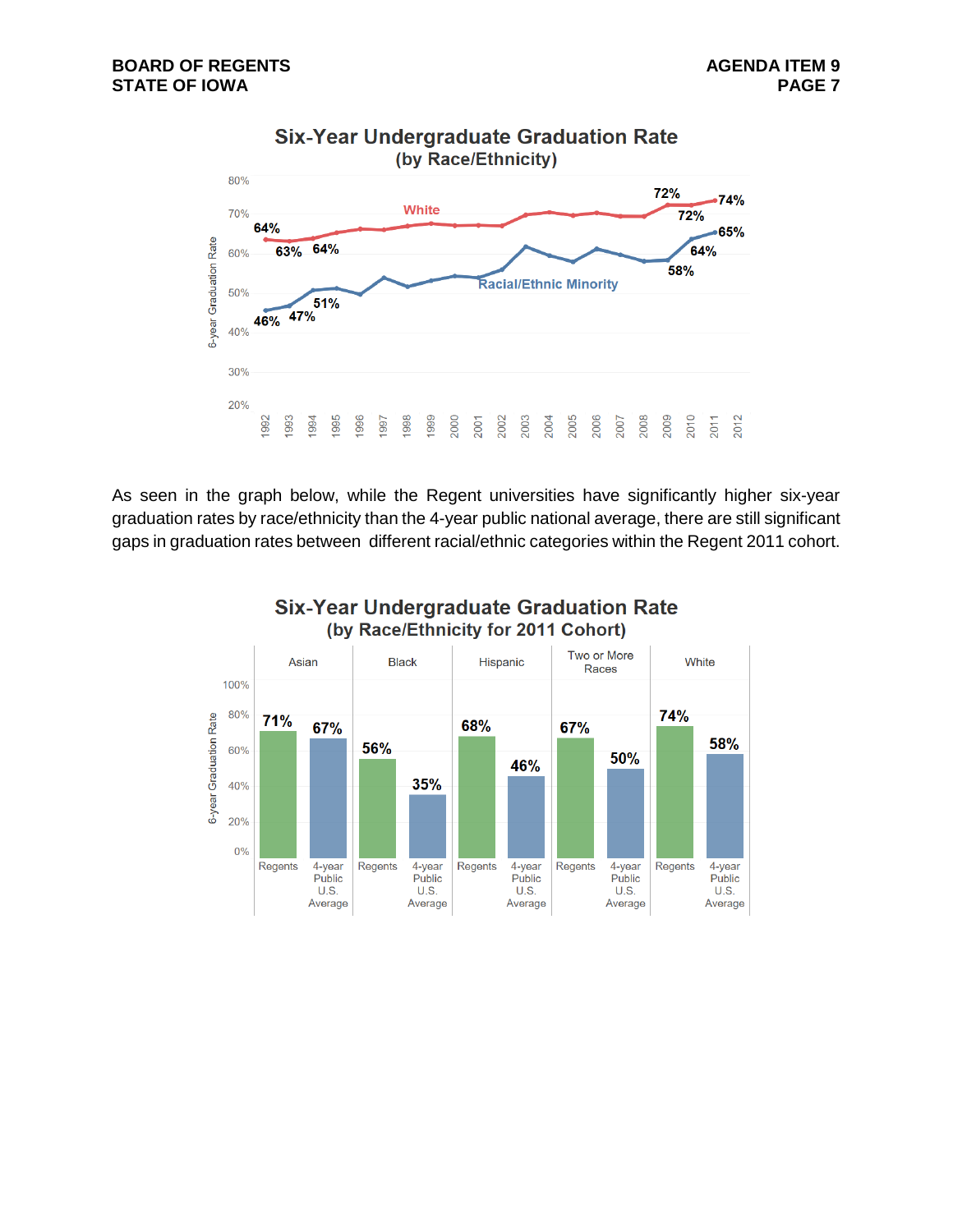Sex. An achievement gap also exists by sex. Both at the Regent universities and nationally, women graduate from college at a rate five percentage points higher than men.



First term GPA. Prior to starting college or university, the best predictor of retention and graduation at a Regent university is high school Grade Point Average (GPA). After a student enrolls, the best predictor of both retention and graduation is the GPA a student earns in their first term.

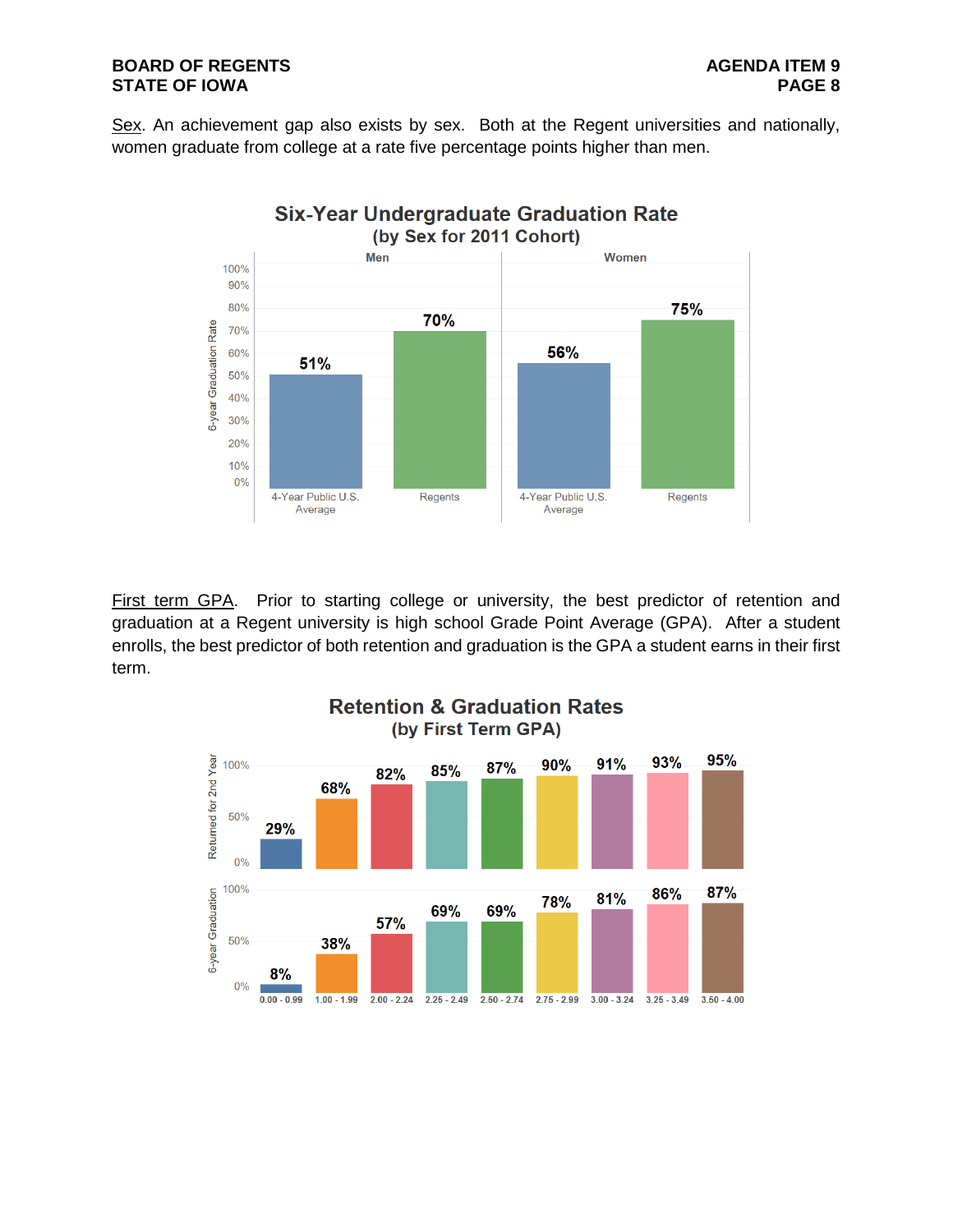Financial aid. Graduation rates also differ by types of federal financial aid received. Receipt of a Pell Grants often serves as an approximate measure of low-income status for students. According to the Georgetown University Center on Education and the Workforce, about 73% of Pell Grant recipients have an annual family income of \$30,000 or less (see "Six-Year Undergraduate Graduation Rate by Financial Aid" below).

**Six-Year Undergraduate Graduation Rate** 



STEM graduates. The total number of STEM graduates increased from 6,907 in 2015 to 7,195 in 2016, an increase of +4.2%. The number of women graduating with STEM degrees has also continued to grow, with most of the growth at the undergraduate level.

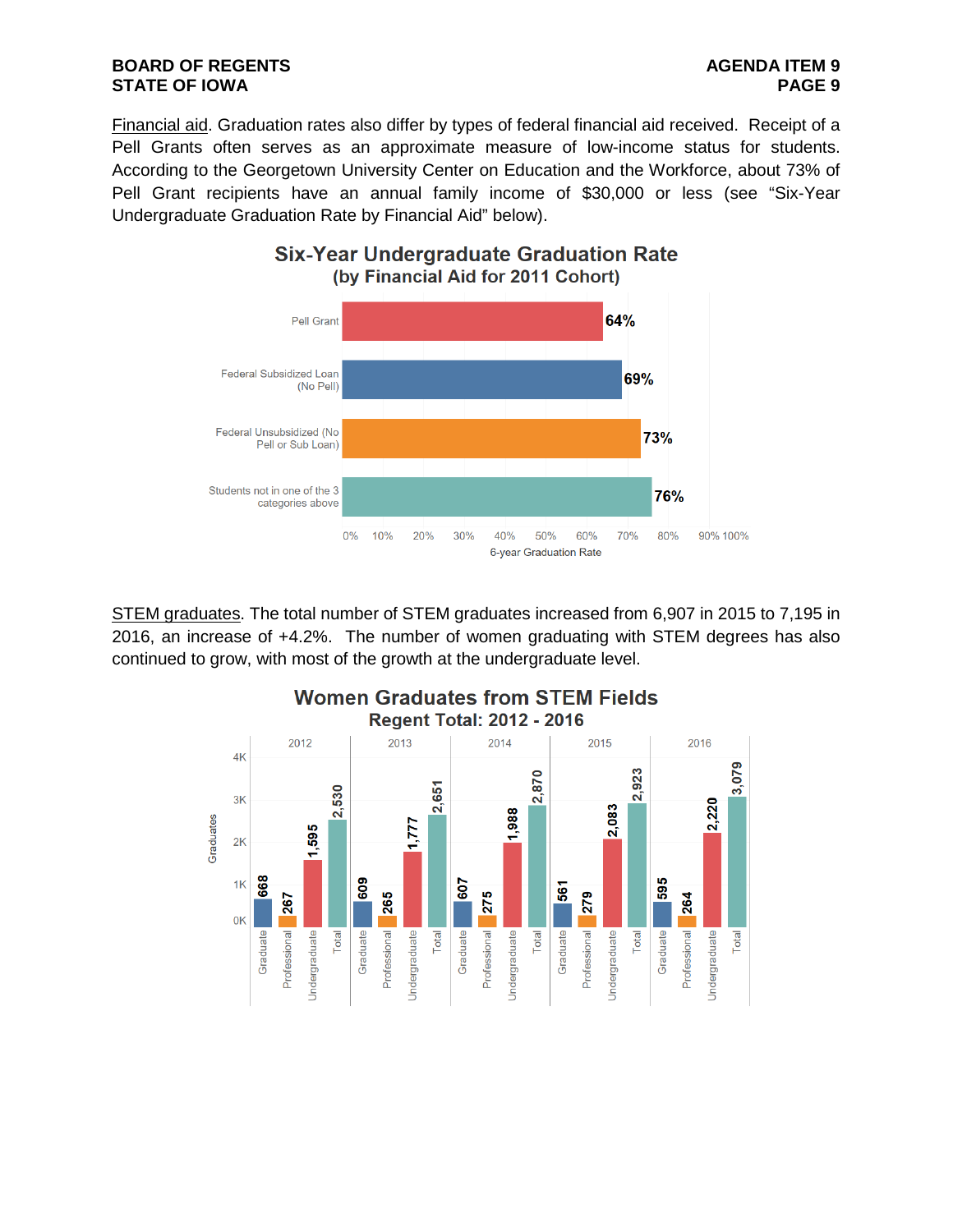# **BOARD OF REGENTS**<br>STATE OF IOWA **PAGE 10 STATE OF IOWA**

The number of racial and ethnic minorities graduating with STEM degrees has also continued an upward trend with growth coming from the undergraduate level.





Transfer college. The graph below shows graduation rates for students who have transferred into a Regent university from another college or university. The three categories shown are Iowa community college students who transferred after earning an associate's degree, Iowa community college students who transferred without an associate's degree, and other transfers. The category of other transfers includes students transferring from one Regent university to another, those transferring from private or out-of-state public colleges and universities. Other transfers graduated at a higher rate (71%) than Iowa community college students with an associate's degree (69%) and those without an associate's degree (54%).



# **Graduation Rate Four Years After Transfer to Regents** (by Transfer College)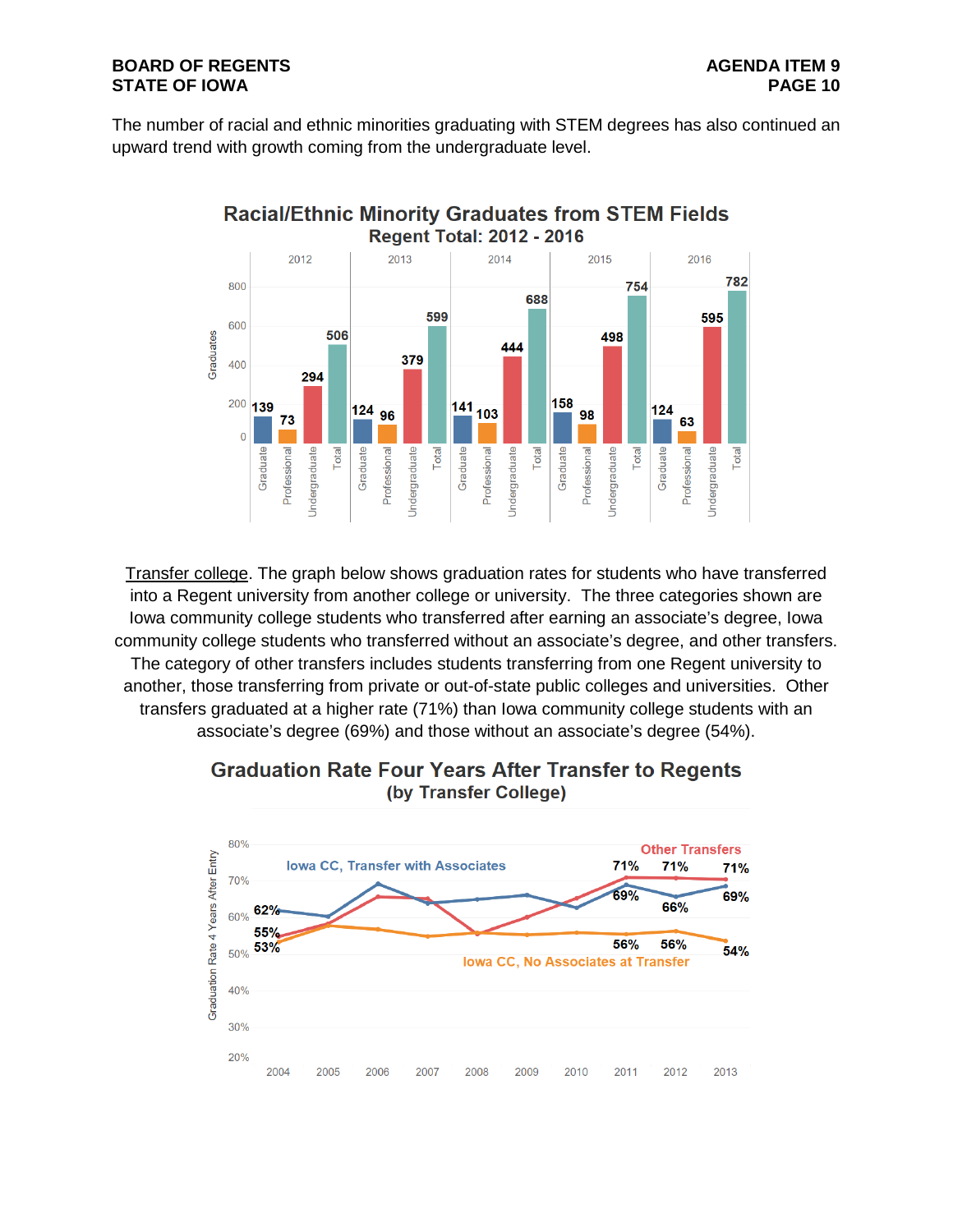# **BOARD OF REGENTS**<br> **BOARD OF REGENTS**<br> **BOARD OF IOWA**<br>
PAGE 11 **STATE OF IOWA**

Non-persistence. Lack of completion of a degree from the university where a student first enrolled does not necessarily reflect failure on the part of the student or the institution. Many factors can lead to a student transferring to another institution or leaving higher education. The National Student Clearinghouse is able to follow students across multiple colleges and universities to determine whether or not they earn a degree. NSC data show that for the 2010 cohort, 69% of Regent university students stayed and earned a degree. When looking at NSC data, we find that an additional 12% of the entering class earned a degree at another U.S. college or university (for a total success rate of 81%).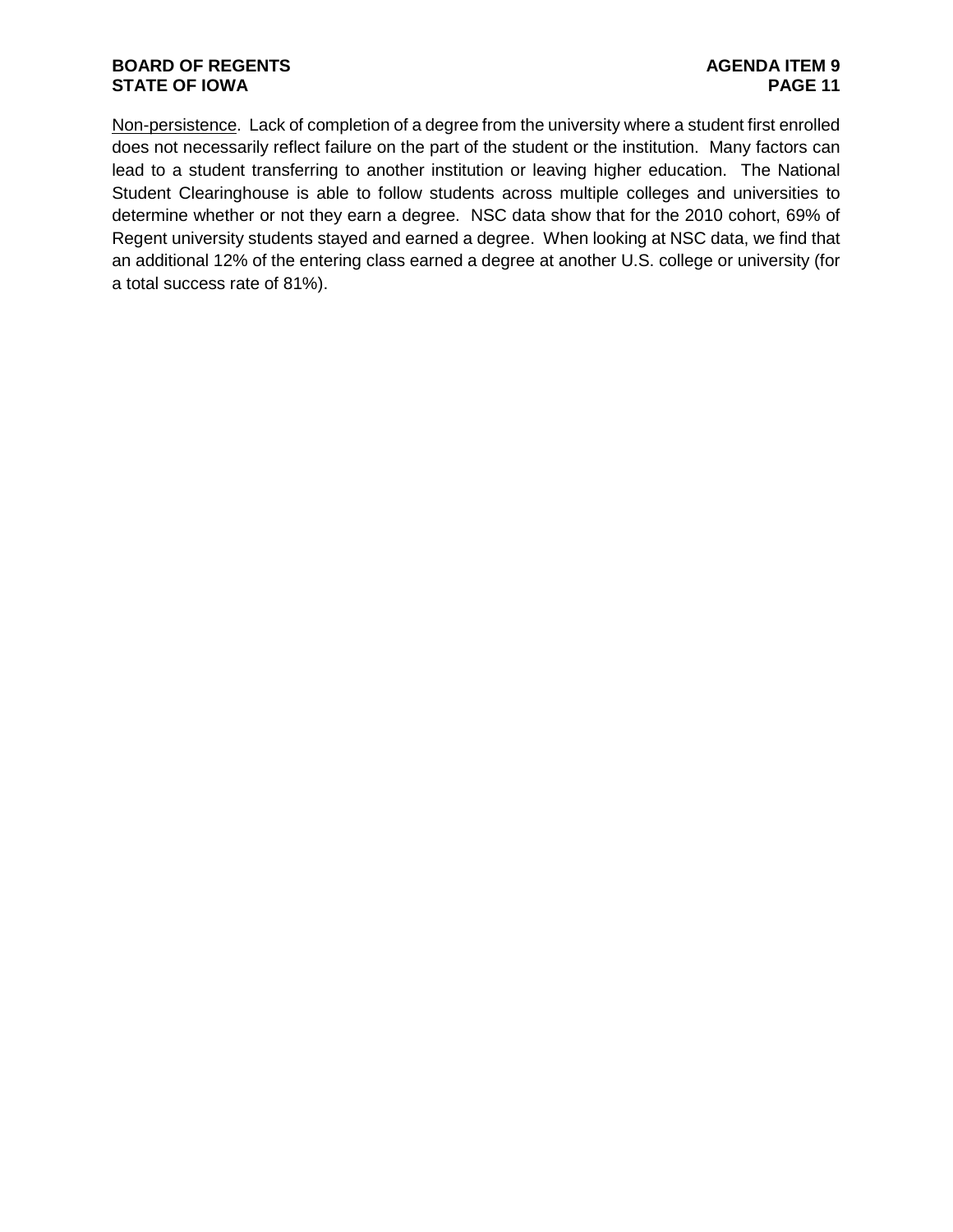# **THE UNIVERSITY OF IOWA FALL 2017 GRADUATION AND RETENTION HIGHLIGHTS**

The University of Iowa's six-year graduation rate (73.5%) for the entering class of 2011 is a significant increase compared to that of the 2010 class (71.8%), while the four-year graduation rate for the entering class of 2013 (54.4%) likewise is a significant increase compared to that of the 2012 class (52.7%). The university's 2016 first-year retention rate (86%) is down relative to the previous year's rate (87.1%), but is consistent with the university's average first-year retention rate during the past five years (86%). The University of Iowa has a number of efforts in place to encourage retention and timely graduation, including:

- All entering first-year and transfer students are required to complete the Success@Iowa online course. Success@Iowa covers topics such as campus resources, alcohol education, safety, inclusion, financial literacy, and academic integrity.
- The university has implemented Excelling@Iowa, an early-warning tool used by over 400 faculty and staff to assist students at risk of attrition.
- The four-year graduation plan ensures that course availability issues will not affect time to graduation, provided the student makes a good faith effort to work with an academic advisor to graduate in four years.
- The College Transition program targets first-year students entering the university with high school GPAs and ACT scores below the first-year class averages. In their first semester, students register for a College Transition Seminar, a General Education (GE) course, and a College Transition Workshop, which is led by an Honors student who has previously taken the GE course. Enrollment in these three courses allows students to develop a sense of community while learning study strategies.
- College Success Seminar is a course offered to first-year students who are struggling academically after their first semester. The course provides students with the opportunity to work on the skills necessary for college success. Strategies for Academic Success is a similar course designed for second-year students on academic probation.
- Courses in Common allows entering first-year students to take a combination of courses with 20 other first-year students, helping them to get to know their first-year classmates, engage in class discussions, form study groups, and ease their transition to the university.
- The new Schedule Builder tool allows students to both plan their course schedule up to three semesters in advance and register for courses in one streamlined online system. With access to students' anticipated future course schedules, faculty and academic departments can better predict enrollment demands, manage course enrollment, and adjust course offerings appropriately.
- Three-year plans of study for several majors have been implemented to support students who are committed to graduating in less than four years.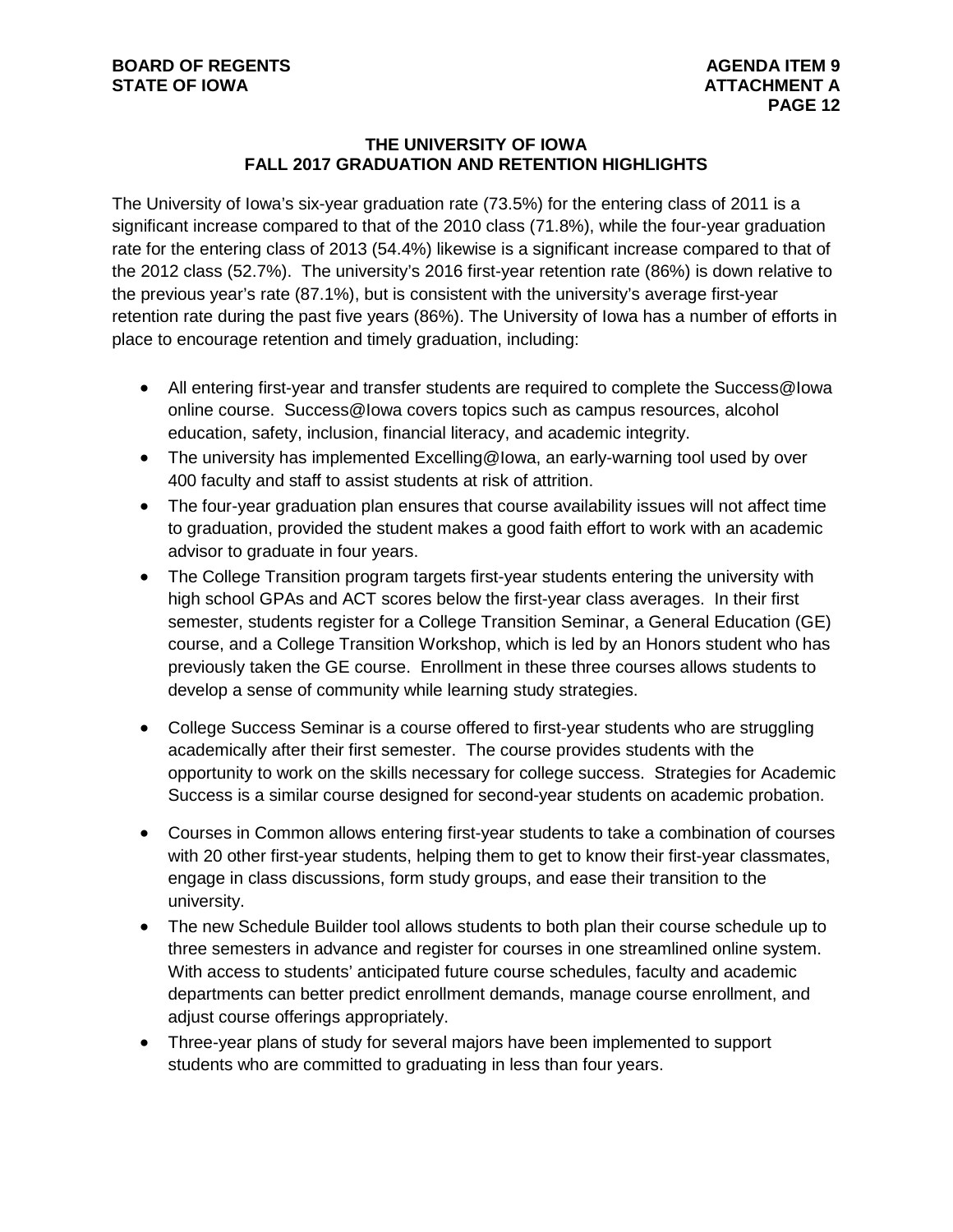# **BOARD OF REGENTS**<br> **BOARD OF REGENTS**<br> **BOARD OF IOWA**<br> **ATTACHMENT A STATE OF IOWA**

- Several colleges have increased the number of professional advising staff to expand access to academic advising throughout a student's time at the university. First- and second-year advising generally helps students transition to college, identify appropriate majors, and plan academic paths to achieve their goals. Departmental advising in the third- and fourth-years helps students maximize their experience in a major through course work, assistance in finding research and internship opportunities, and faculty mentorship to plan for post-graduate course work or employment.
- The first-year seminar program, which provides first-year students with the chance to have a first-semester course with a faculty member in a small class setting (15 to 20 students), continues to grow.
- Visits to Supplemental Instruction (SI) increased from 7,000 in 2014-15 to over 20,000 in 2016-17. SI is a free-of-charge, peer-facilitated academic support program offered for 20 high-enrollment, historically difficult courses. Students who attend SI an average of once per week, earn a letter grade increment higher in the course and have a 6% higher retention rate compared to students in the course who do not take advantage of SI.
- Peer Led Undergraduate Study (PLUS) helps students who are enrolled in both General Chemistry I and College Algebra, and students enrolled in PLUS have a 0.5 letter grade higher in Chemistry compared to their peers.
- Iowa GROW® (Guided Reflection on Work) is a nationally recognized, high-impact intervention program providing undergraduate student employees with brief, structured conversations that strengthen work and academic connections. Students who engage in the conversations with their supervisors are retained at higher rates than those who do not. Current efforts are underway to expand GROW to all students employed on campus.
- The fall Onlowa! orientation program continues to introduce students to the higher expectations of collegiate academic work, teach students new decision-making skills, and engage students in the university's traditions and history.
- Statewide articulation efforts between the university and community college partners ensure that students can effectively transfer to the university from Iowa community colleges.
- The university's 2016-2021 Strategic Plan supports expanded investment in student high-impact practices which have been shown to be positively related to timely graduation. These practices include study abroad, research opportunities with faculty members, on-campus student employment, internships, and experiential-learning courses.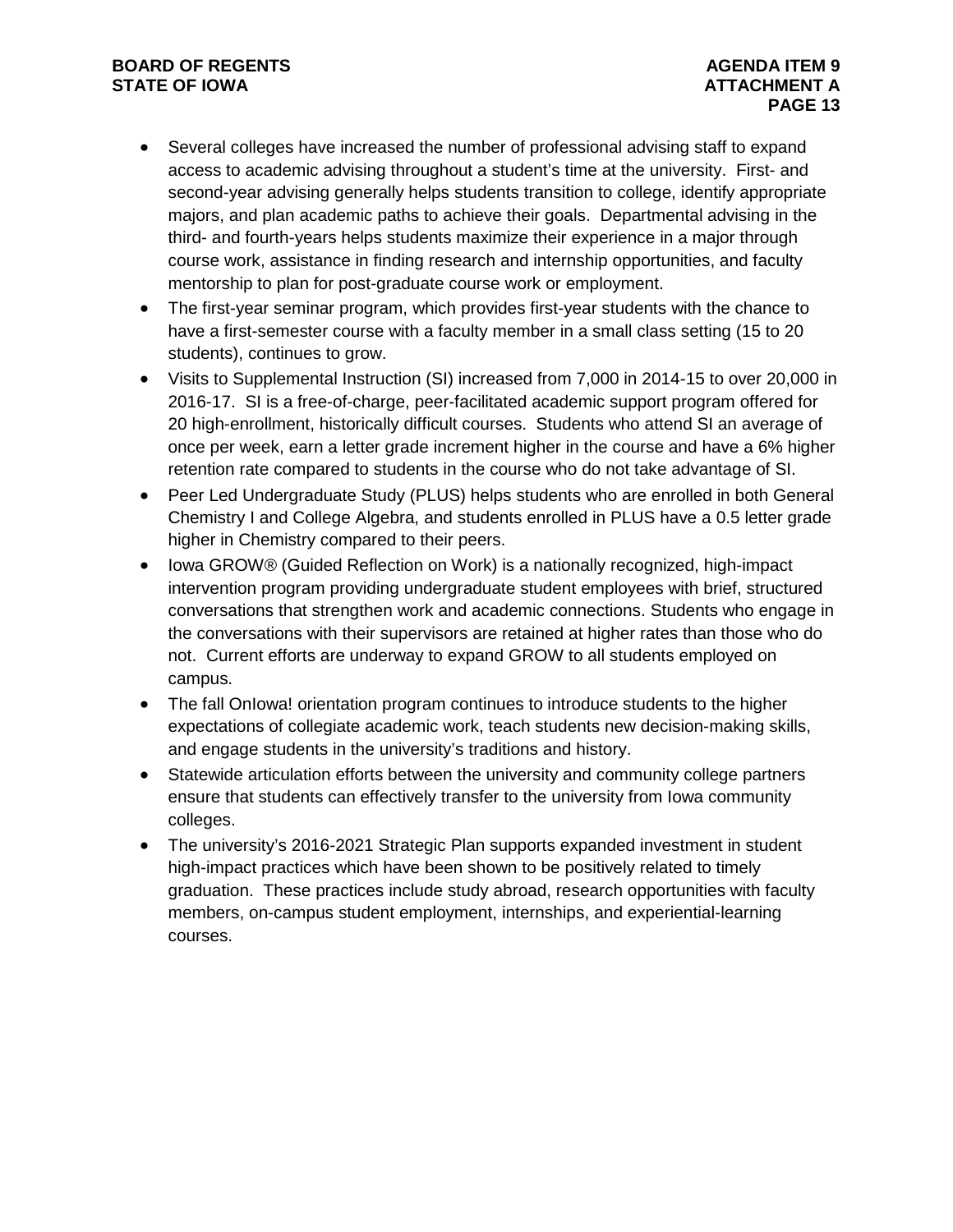# **IOWA STATE UNIVERSITY FALL 2017 GRADUATION AND RETENTION HIGHLIGHTS**

- Fall 2017 Iowa State has a record high four-year graduation rate of 46.4% (entering class of 2013); the six-year graduation rate of 73.4% (entering class of 2011) is the second highest on record. The one-year retention rate of 87.5% (entering class of fall 2016) exceeds the ten year average of 86.4%. The two-year retention rate (entering class of 2015) is also the highest on record.
- Over the last five years the mathematics department has substantially improved student learning and success in pre-calculus and calculus classes. Results include:
	- Five years ago DFW rates were approximately 65% in pre-calculus.
	- Current DFW rates in pre-calculus are approximately 17.41% (based on spring 2017).
	- Five years ago approximately 60% of calculus students regularly attended class. Currently approximately 90% of calculus students in team-based learning sections attend class.
	- In 2017-18, the Mathematics Department is focusing on the business math sequence, Math 150 & 151.
- The Student Success Council (SSC), a long term collaborative effort of Academic Affairs and Student Affairs, continues its commitment to student success and renewed focus on increasing the overall retention and graduation rates as well as closing the retention and graduation achievement gap for specific student sub-populations. The SSC has moved to a project team approach, with the goal of making greater progress on new or continuing student success initiatives. Some of the project teams include closing the achievement gap, developing a first year early academic intervention program, optimizing the use of predictive modeling to inform student success and academic advising efforts, reviewing/revising communication to students in academic difficulty, and investigating current registration hold policies and identifying potential modifications that will enhance student retention.
- The following initiatives are underway in connection with ISU's collaboration in the University Innovation Alliance (UIA). Each of these initiatives also have a project team reporting to the Student Success Council.
	- **Iowa State has implemented the EAB (Educational Advisory Board) student** success and predictive data analytics software, which includes the academic advising platform and the appointment scheduling functionality. Utilization of this system is expanding in 2017-18 to include Student Affairs departments.
	- An NSF funded *First in the World* Grant to the UIA is enabling a pilot program at Iowa State that employs three student success coaches focused on helping a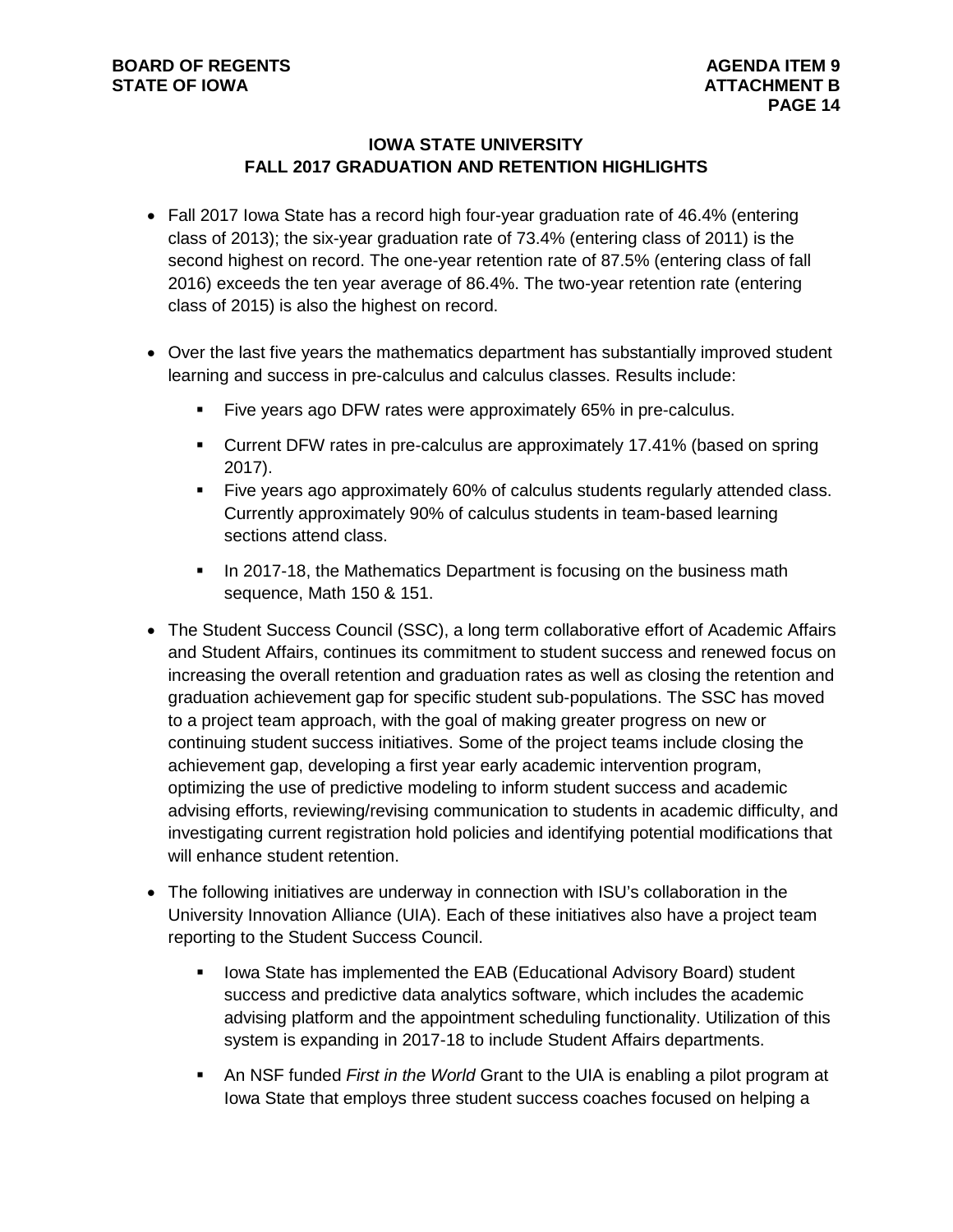cohort of low income and first generation students successfully transition to Iowa State and complete a degree.

- A second grant to the UIA is allowing ISU to provide modest financial completion grants to students with unmet need so they can complete their degrees. This program was developed by UIA schools during the 2016-17 academic year, and has been implemented for spring 2018. It will continue through FY 2022.
- The New Student Onboarding Task Force is making progress with restructuring all new student onboarding processes with a primary goal of enhancing student transition to ISU and subsequent success. The task force completed an inventory, initial assessment, detailed process mapping for the current state of onboarding activities, and campus-wide open forums to glean input which will guide project development. Project teams have been formed to develop recommendations on communication, curriculum and a digital repository for a new and improved onboarding experience for all students new to ISU.
- The Office of Student Financial Aid through the Student Loan Education Office provided individualized counseling sessions or classroom lectures on utilization of financial aid, budgeting, and debt management.
- Student Wellness, a department new to the Division of Student Affairs in the 2016-17 academic year, developed and delivered programs and resources aimed at reducing student stress. These programs were piloted during the 2016-17 academic year, and were fully launched fall 2017. Additionally, a taskforce has been developed to identify ways of reducing student suicidality by creating a culture of care, connectedness, and belonging to the university, including additional outreach to underrepresented and/or marginalized student populations.
- Learning Communities continue to expand their offerings to students, serving a record 77.5% of the incoming first-year class during fall 2016. The one-year retention rate and six-year graduation rate for LC students continues to be higher than non-LC participants by 6.2% and 9.6% respectively.
- The new Veterans Academic Recovery Program is showing promising results, with student participants receiving no or fewer midterm D or F grades. Students are connected with tutoring, academic coaching, or other support services.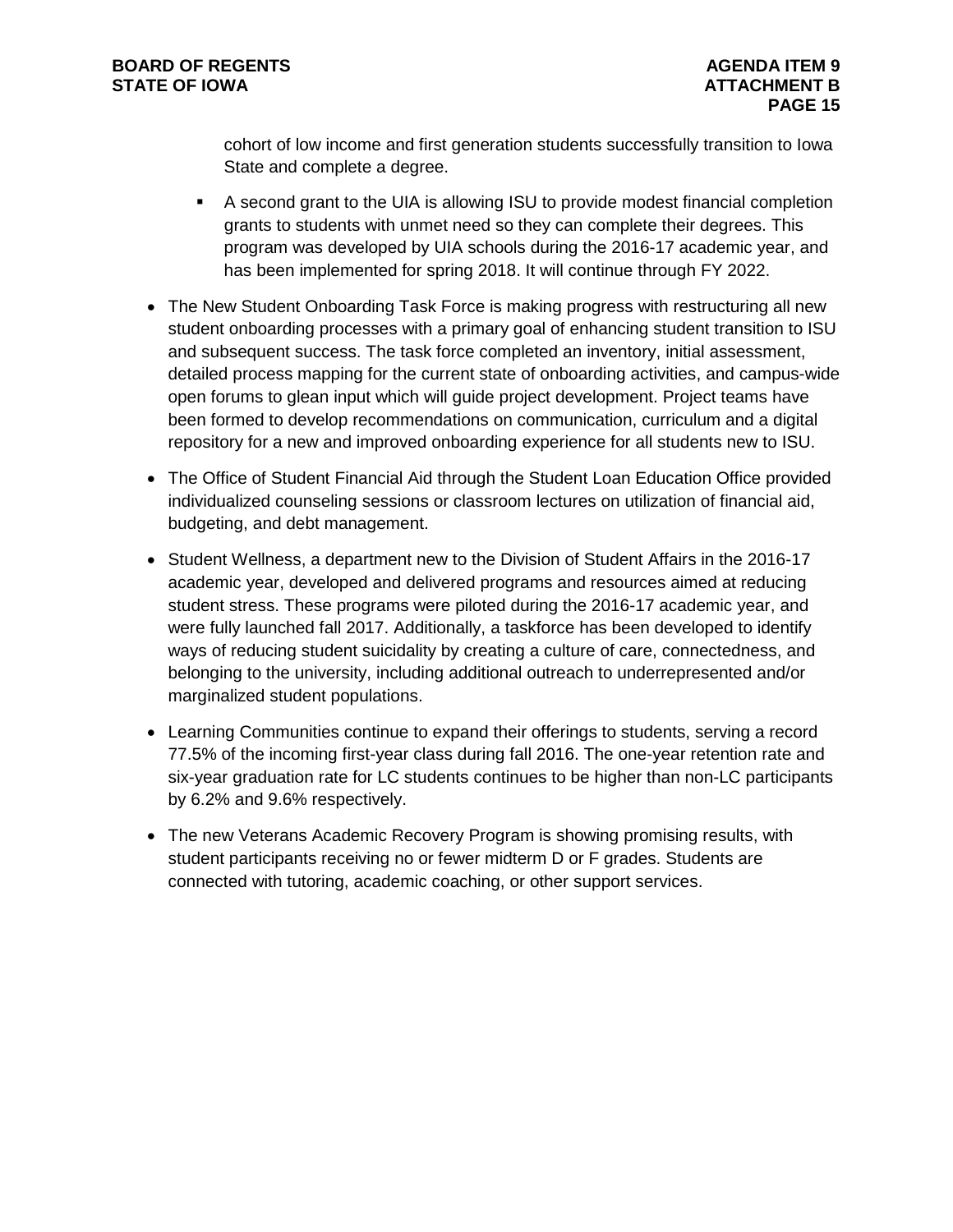# **UNIVERSITY OF NORTHERN IOWA FALL 2017 GRADUATION AND RETENTION HIGHLIGHTS**

Students at the University of Northern Iowa continue to persist towards their degrees and graduate at rates that exceed our peer institutions and similar Carnegie classified institutions. Our recently developed Strategic Enrollment Master Plan is now guiding the development of student support programs and interventions as well as systematic improvements that streamline the path to graduation.

Persistence and Graduation Rates:

- Our four-year graduation rate for the entering class of 2013 is 43.2%, the highest since this metric has been recorded at UNI.
- The six-year graduation rate for the entering class of 2011 is 67.3%, well above our previous five-year average of 65.8%. The six-year graduation rate for our Carnegie peer institutions is 49.8% (IPEDS).
- The six-year graduation rate for minority students in the entering class of 2011 has increased to 65%, the highest since this metric has been recorded at UNI. in institutional history and significantly above the previous five-year average of 44.6%.
- Our first- to second-year retention rate for the entering class of 2016 is 81.2%. The most recent comparable rate for all 4-year public universities is 69.7% (National Student Clearinghouse, 2015).
- The Retention and Completion Council was re-configured starting with the 2017-2018 academic year in order to shift from a primary focus on the first year experience to a broader focus on student persistence through graduation. A cross-divisional team of faculty, staff, administrators and students are working to eliminate systematic barriers to persistence, and developing new initiatives to support student success.
- The Success Coaching program offers one-to-one mentoring to students on academic alert and probation. Spring 2017 analysis indicated that probationary students who met with a success coach at least one time were retained at a rate of 78.5% into the following fall semester,14.3 percentage points higher than probationary students who did not meet with a coach. Students who met with their coach three or more times were retained at a rate of 85.7%, 23.3 percentage points higher than other probationary students. Current efforts focus on expanding the number of students served by Success Coaching and maximizing the number of times students meet with their coaches.
- In Fall 2017, Business Operations and Student Success and Retention collaborated on supplemental outreach to all undergraduate students with past due u-bills in advance of the registration period. Through a combination of emails, phone calls, and individual meetings, staff members were able to help students identify solutions to financial challenges and avoid delays in registration due to u-bill holds.